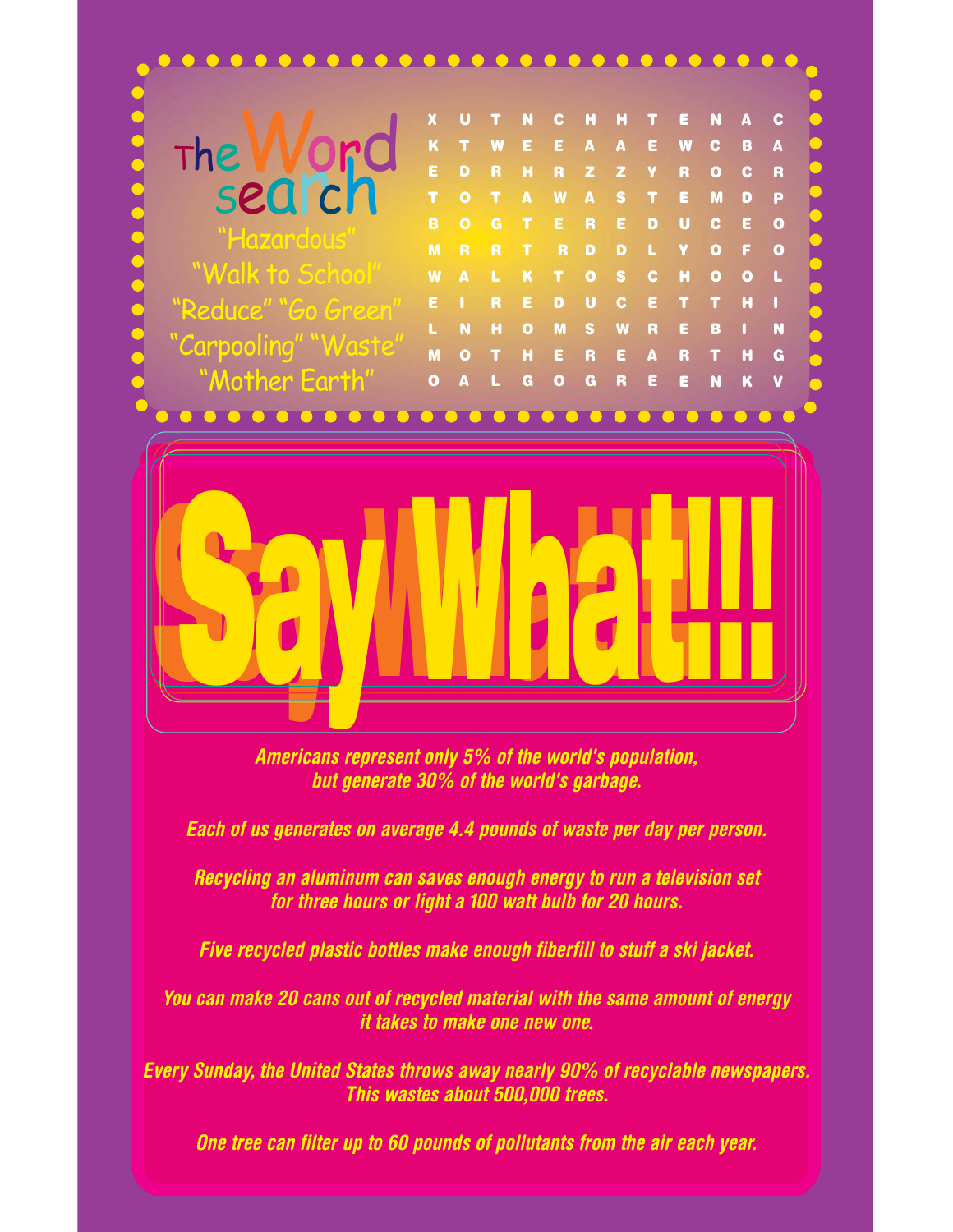## October is to School Month!

The Hudson TMA encourages parents to walk their children to school rather than drop them off by car. Limiting the congestion of automobiles around our schools at the busiest times of the day is a goal we all should share. We can improve the health and safety of our children, as well as our own, by walking to school as often as possible. You can even start your own "walking bus" to school with your children's friends and classmates. Parents line up with children at pre-arranged "bus stops." The furthest family begins the trip walking towards school, "picking up" the other families along the way.

> *It's a great way to start the day and to inaugurate October as the first International Walk to School Month!*

**Be sure to visit our website www.hudsontma.org!**

**Were you at the TMA's Stride & Ride this year? Kids from all over Hudson County had a blast! There was an awesome bike rodeo, bicycle and walking races, music, balloons and more! Don't miss out on all the fun - bring your family and your bike down to Stride & Ride next June. See you there!**

#### **See You Next June 5th!**





**Thomas A. DeGise** County Executive **Norman M. Guerra** Executive Director **E. Junior Maldonado** Deputy Executive Director **William J. Netchert, Esq.** General Counsel

John L. Shinnick, Chairman<br>Peter B. Higgins, III, Vice Chairman<br>Frank Pestana, Treasurer<br>Frank Lorenzo, Secretary<br>Fred M. Bado<br>Oren K. Dabney, Sr.<br>Stephen J. Gallo<br>Martin T. Martinetti<br>John Peneda

**COMMISSIONERS**

#### **BOARD OF CHOSEN FREEHOLDERS**

**Dr. Doreen M. DiDomenico,** Chairperson **Tilo Rivas,** Vice Chairperson **William O'Dea,** Chair Pro-Tempore **Albert J. Cifelli Jeffrey Dublin Thomas F. Liggio José C. Muñoz Eliu Rivera Anthony Romano**

**Call us at 800.540.0987 or visit us at: www.hcia.org**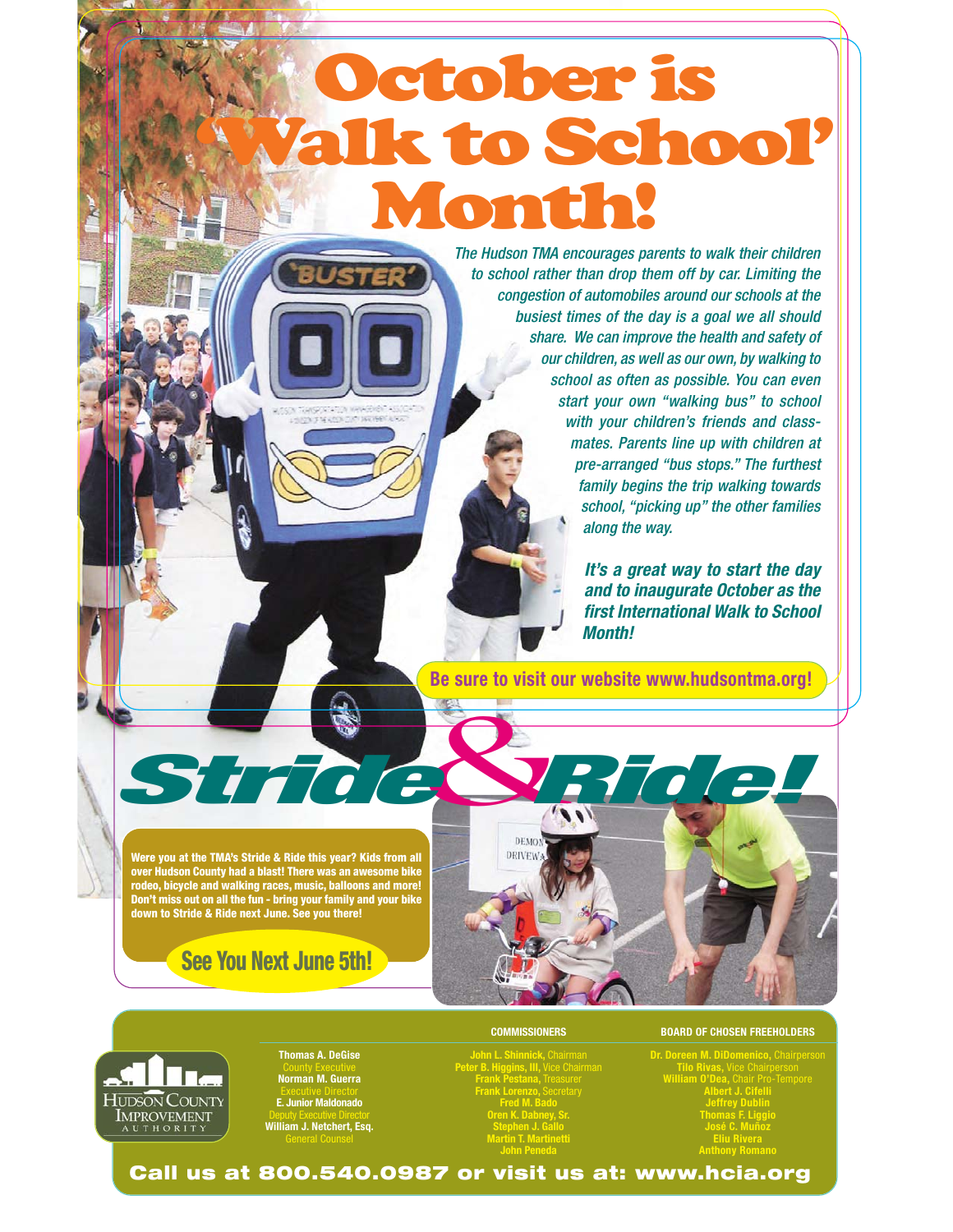

*Hudson County's kids are back-to-school and ready to get started! You have your new notebooks, pens, pencils and erasers. And don't forget your brand-new shoes and sneakers. This year, you'll also have brand-new chances to learn about all the ways you can help protect Mother Earth.*

*We all know how smart our parents and teachers are, but sometimes even they need to be reminded that we all must help to preserve our environment. Sometimes adults don't recycle when they should, simply because they don't know how important it is to do so. That is where you come in kids who recycle are a great example to everyone to pitch in and do their part.*

*If you remind the adults in your life how important conservation and recycling are, not only will they thank you, but the Earth will breathe a huge sigh of relief!!!*

*Here are a few lessons you can help teach the adults in your life:*

*Always shut the lights off when you leave a room – conserving energy saves the environment and saves money too!*

*Never leave water running when you brush your teeth – we can save thousands of gallons of water a year just by shutting the tap!*

*Try not to use a car for every trip – walking to school or biking to work can help save thousands of gallons of gasoline a day! Carpooling to work is also an awesome way to reduce pollution!*

*Remember to recycle all your newspaper, glass and aluminum cans – it takes just a few seconds to recycle, but it can impact our environment for thousands of years!*

*Remind your parents to drop off their Household Hazardous Waste at the HCIA's Annual HHW Collection Days October 4th and 17th – it's easy and hassle-free!*

**County Executive Tom DeGise** *These young folks ARE Smart!!! So can you think of any other ways that you can help teach your parent or teacher a lesson…about going green??? You are the Earth's best chance to stay green and clean – so speak up, share the lessons you have learned and you will make all the difference in the world!*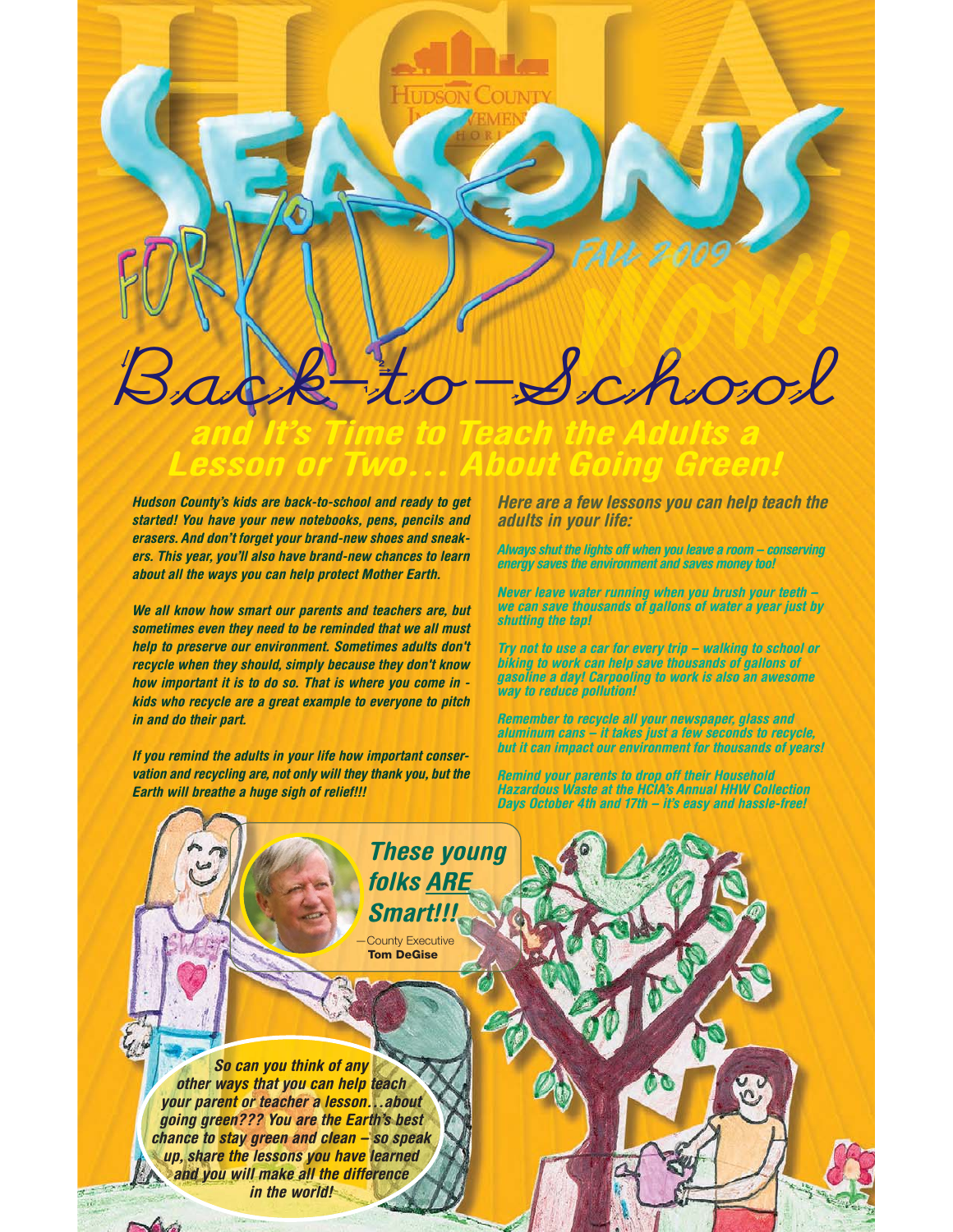

*You did it again! Hudson County kids were the National Champions in Crayon Recycling! Your dedication to amazing and*

*I couldn't be more proud of you. You sure know the value of recycling and the benefits it can have for our environment. So keep up the good work! The HCIA's 8th Annual Crayon Recycling begins on Monday, November 16th and I know you'll help us become champs again!*

#### **Thomas A. DeGise** *County Executive*



*At the HCIA, we know how smart kids are when it comes to the environment. So remind your parents and teachers about the importance of recycling and*

*conserving energy. Someday this Earth will be all your's and you can take steps to protect it now. It is simple to change just a few of our behaviors at school and at home. We are counting on you to make the difference by showing adults how it is done!*

#### **John L. Shinnick** *HCIA Chairman*



*Every day outside and trucks line up to drop kids off, but did you ever wonder how much pollution each one of those cars gives off? This October*

*is Walk to School Month and we are a every kid who lives close to their school to walk to school at least once – and bring a friend! You will get some great exercise and protect the Earth. Visit www.hudsontma.org for more info!*

> **Norman M. Guerra** *Executive Director*

# **Kou Can Do It** *You Can Do It*

### *Let's be National Champs Again!*

*November 15th is America Recycles Day and you know what that means! The Hudson County Improvement Authority's 8th Annual Crayon Recycling Contest begins on Monday, November 16th. Hudson County students have been crowned nationwide champions – by donating more crayons than any other county in the country – for 4 years running!*

*Last year more schools than ever joined in and donated over 2,000 pounds of crayons. You can do even better this year – we know it! You have until December 23rd to gather all your old and broken crayons. Give them all to your teacher once you've collected them and we'll do the rest. And once we recycle them you will all receive new, crazycolored crayons to replace the old ones. But the greatest reward of all will be that you did your part for the Earth!*

*You will get the chance to see all of the winning schools in the Spring issue of Seasons for Kids and you'll all be also honored on the HCIA's website www.hcia.org.*

*To get your school involved in the Annual Earth Day Poster Contest or the Crayon Recycling Contest please call 1-800-540-0987 or visit www.hcia.org.*



**HCIA Environmental Programs Administrator Mary Ellen Gilpin, HCIA Board of Commisioners Treasurer Frank Pestana and HCIA Chairman John Shinnick visited the school this fall to distribute "crazy" crayons to the winning students.**



**Reduce**

**Solid Waste**

**Conserve**

**Reuse**

**Litter**

**Pollution**

*Garbage or trash. Remember to always separate your recyclables.*

*water or air. Litter on the street can*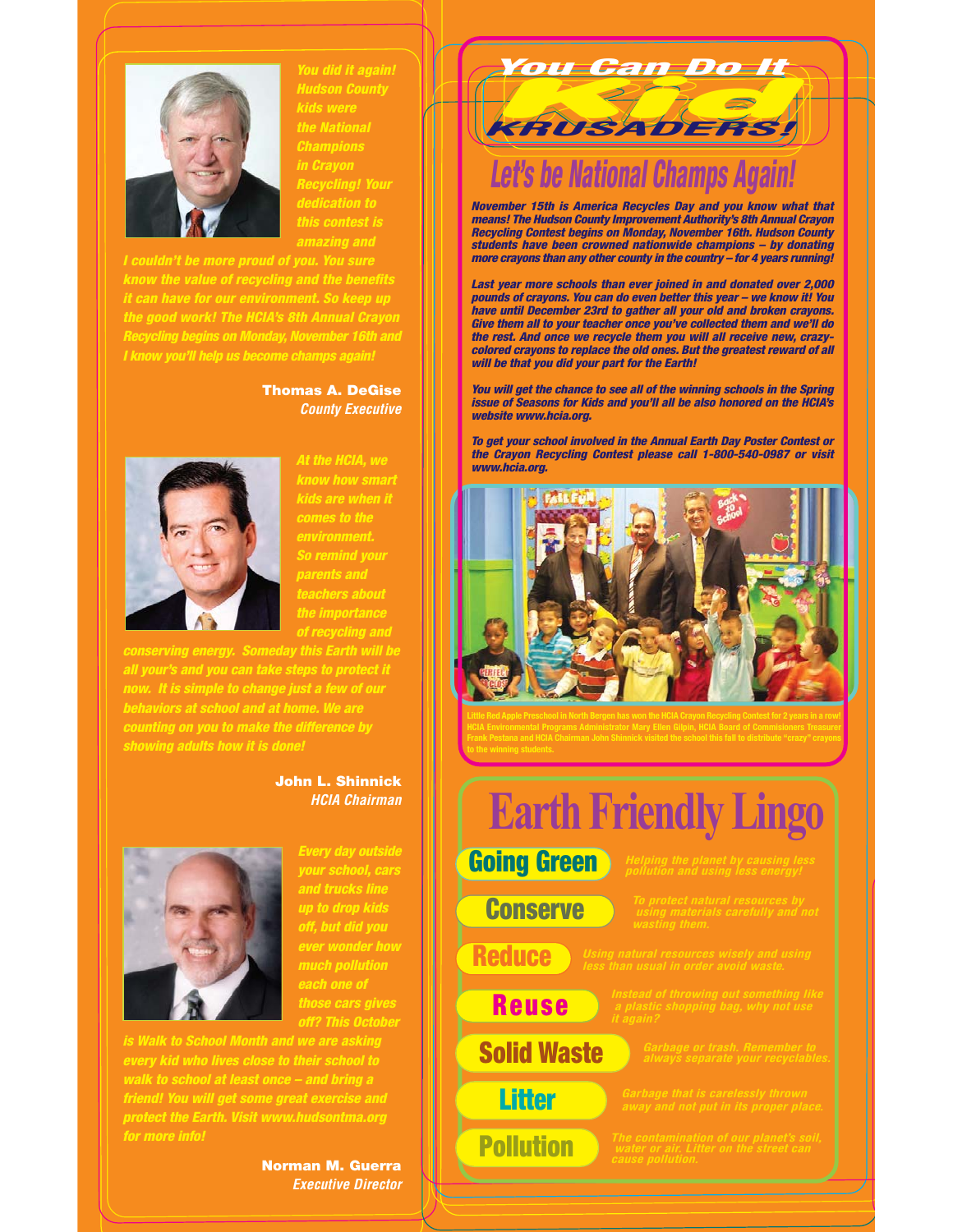

**www.earth911.com/hazardous**

**www.walktoschool-usa.org hudsontma.org**